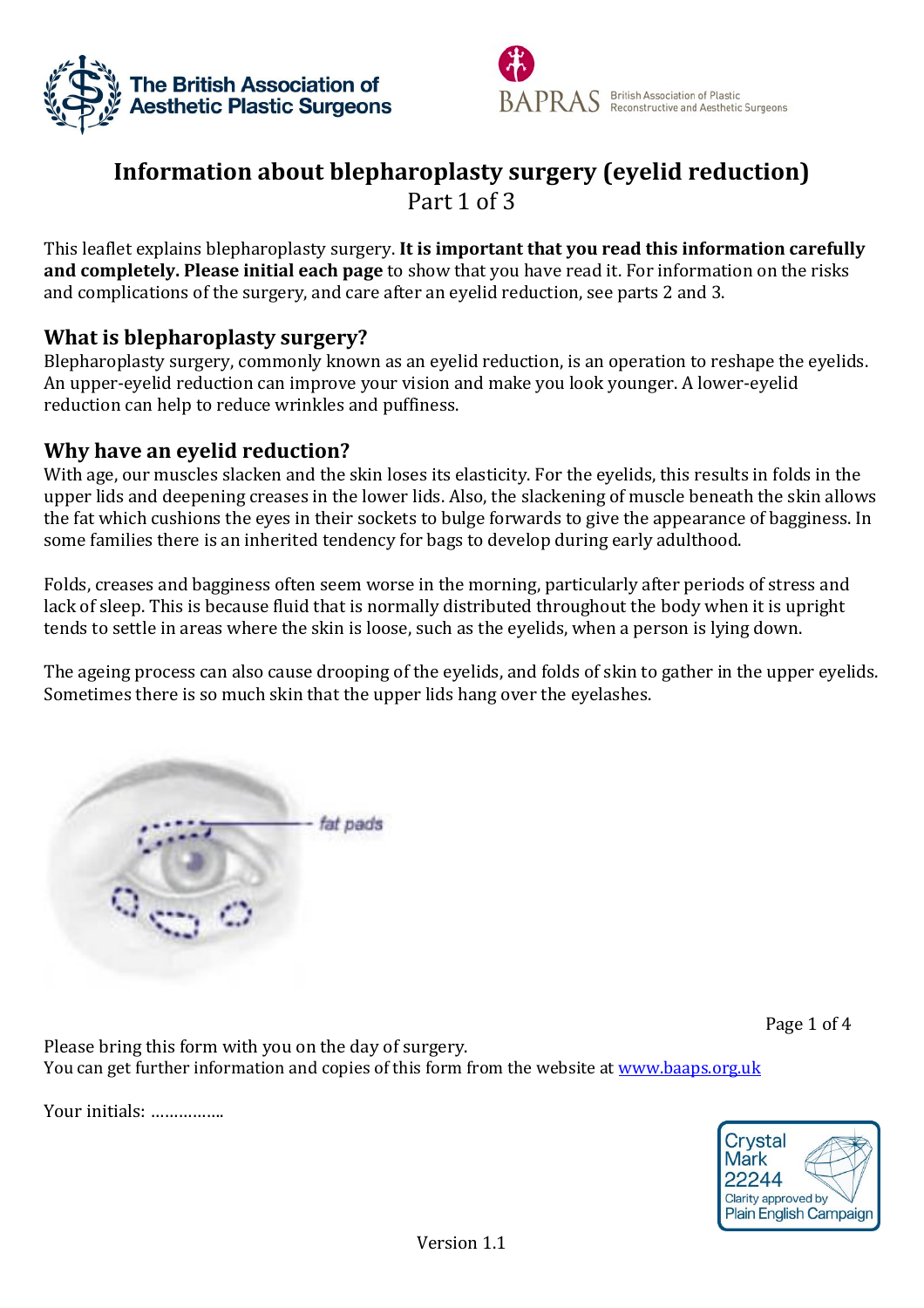



# **What will happen before my operation?**

You will meet your surgeon to talk about why you want surgery and what you want. The surgeon will make a note of any illnesses you have or have had in the past. In particular, you should tell them if you have ever had any thyroid disease, high blood pressure, diabetes or eye disorder (such as a detached retina or glaucoma). The surgeon will also make a record of any medication you are on, including herbal remedies and medicines that are not prescribed by your doctor.

Your surgeon will examine your eyes, face and skin, and may take some photographs for your medical





www.PicturingMedicine.com

© 2016 John Kenneth Dickson

records. They will ask you to sign a consent form for taking, storing and using the photographs.

The surgeon will measure your height and weight to make sure that it is safe to do an operation. If you are overweight, pregnant or planning to become pregnant, your surgeon may suggest delaying your operation.

If you would be having the surgery under a local anesthetic, the surgeon will make sure that you can lie flat and still.

The surgeon may want you to be checked out by an ophthalmologist.

# **How is the surgery performed?**

Eyelid reductions can be carried out under local anaesthetic or general anaesthetic (in hospital only). In a typical procedure, the surgeon makes cuts that follow the natural lines of your eyelids – in the creases of the upper lids and just below the lashes in the lower lids (see the eye on the left of the diagram opposite). These cuts are extended a little way into the crow's feet (also known as laughter lines) at the corner of the eyes.

Through these cuts, extra fat, excess skin and sagging muscle are removed.

Page 2 of 4

Please bring this form with you on the day of surgery. You can get further information and copies of this form from the website at [www.baaps.org.uk](http://www.baaps.org.uk/)

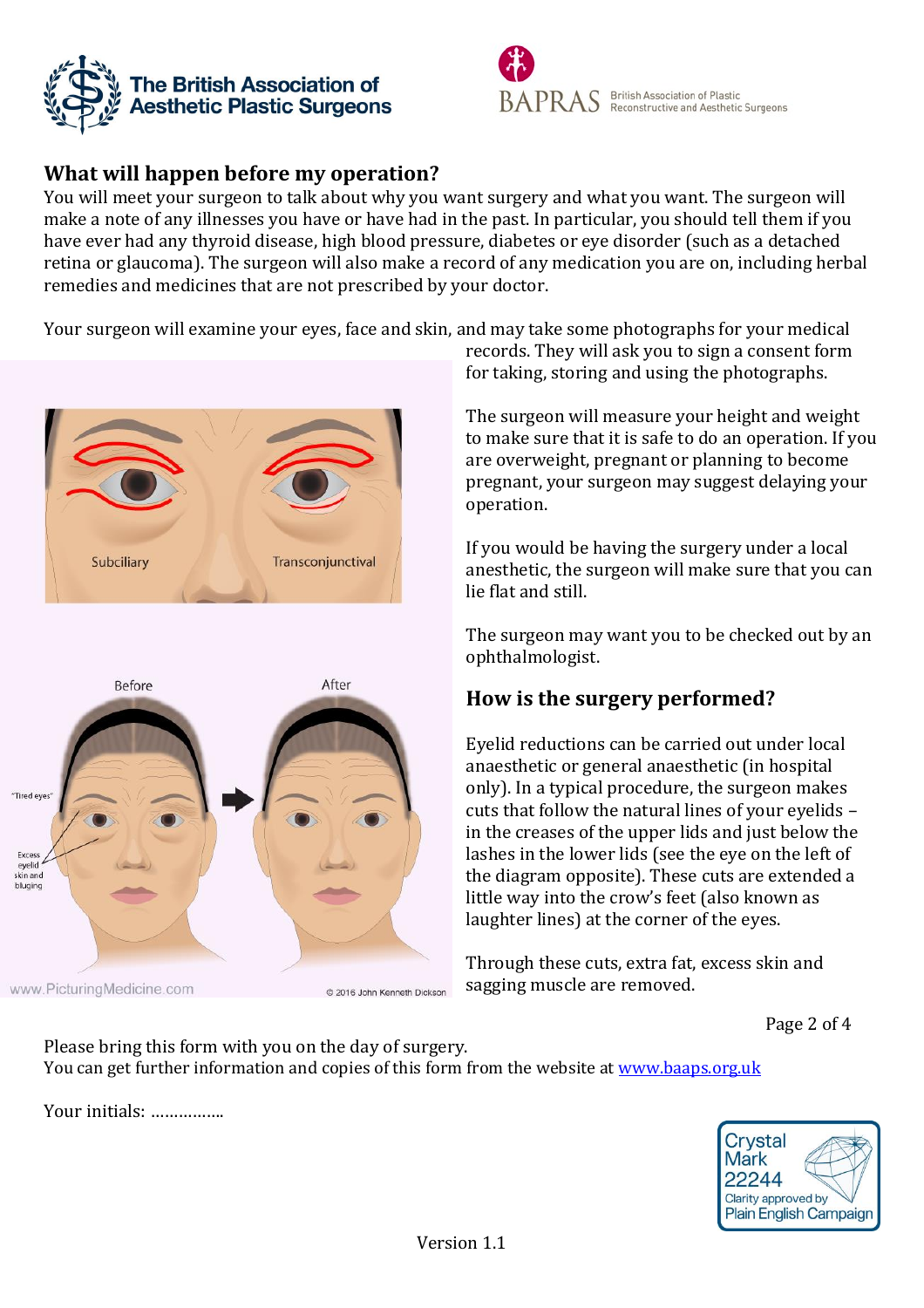



If you have a pocket of fat beneath your lower eyelids without extra skin, the fat can be removed through the inside of the lower eyelid (see the eye on the right of the diagram opposite).

All the cuts made will be stitched up.

#### **Choosing a surgeon**

If you decide to have an eyelid reduction, only go to a surgeon who is properly trained and on the specialist register held by the General Medical Council. They will talk to you about what is possible for you or might give the best results. Members of several different organisations do cosmetic surgery, so your general practitioner (GP) is the best person to advise you on who to see.

You should talk to your surgeon before your operation about when and how to pay.

Nobody needs an urgent eyelid reduction. If you are not given time to think about it, you should look elsewhere.

## **How can I help my operation be a success?**

Be as healthy as possible. It is important to keep your weight steady with a good diet and regular exercise. Your GP can give you advice on this.

If you smoke, stopping at least six weeks before the operation will help to reduce the risk of complications.

Do not worry about removing hair near where cuts will be made, but do have a bath or shower during the 24 hours before your operation to make sure that the area is as clean as possible.

# **To find out more, visit the websites below.**

#### **Contact us:**

The British Association of Aesthetic Plastic Surgeons The Royal College of Surgeons of England 35-43 Lincoln's Inn Fields London WC2A 3PE Phone: 020 7430 1840 Fax: 020 7242 4922 Email: [info@baaps.org.uk](mailto:info@baaps.org.uk) Website: www.baaps.org.uk

Page 3 of 4

Please bring this form with you on the day of surgery. You can get further information and copies of this form from the website at [www.baaps.org.uk](http://www.baaps.org.uk/)